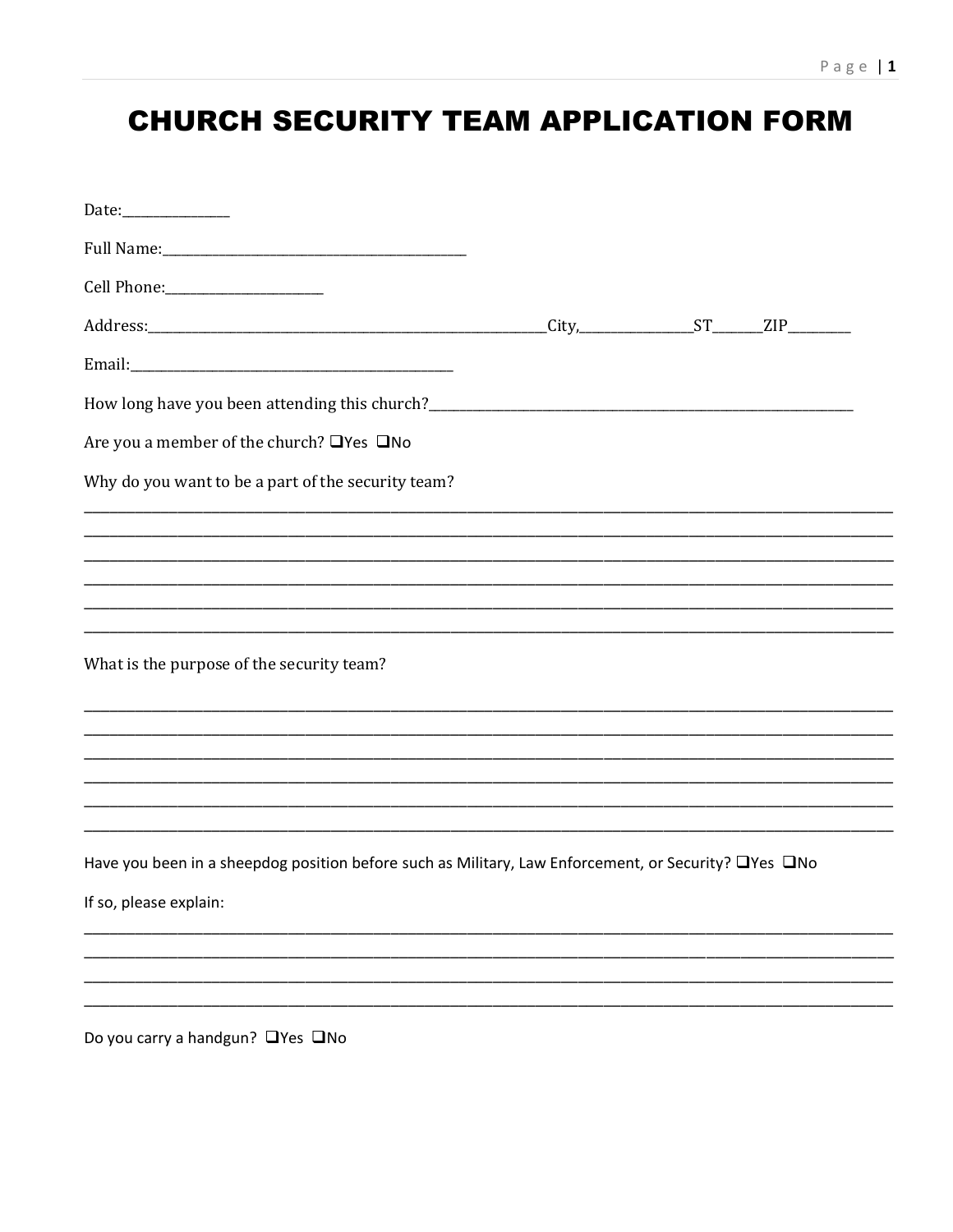Do you have any formal training? Handgun or other?  $\Box$  Yes  $\Box$  No

If so, please explain:

Marital Status: OSingle, ODivorced, OWidowed, OSeparated

If married, have you talked to your spouse about becoming a part of the team? That is, sacrificing service time with them to serve on the team.  $\Box$  Yes  $\Box$  No

\_\_\_\_\_\_\_\_\_\_\_\_\_\_\_\_\_\_\_\_\_\_\_\_\_\_\_\_\_\_\_\_\_\_\_\_\_\_\_\_\_\_\_\_\_\_\_\_\_\_\_\_\_\_\_\_\_\_\_\_\_\_\_\_\_\_\_\_\_\_\_\_\_\_\_\_\_\_\_\_\_\_\_\_\_\_\_\_\_\_\_\_\_\_\_ \_\_\_\_\_\_\_\_\_\_\_\_\_\_\_\_\_\_\_\_\_\_\_\_\_\_\_\_\_\_\_\_\_\_\_\_\_\_\_\_\_\_\_\_\_\_\_\_\_\_\_\_\_\_\_\_\_\_\_\_\_\_\_\_\_\_\_\_\_\_\_\_\_\_\_\_\_\_\_\_\_\_\_\_\_\_\_\_\_\_\_\_\_\_\_ \_\_\_\_\_\_\_\_\_\_\_\_\_\_\_\_\_\_\_\_\_\_\_\_\_\_\_\_\_\_\_\_\_\_\_\_\_\_\_\_\_\_\_\_\_\_\_\_\_\_\_\_\_\_\_\_\_\_\_\_\_\_\_\_\_\_\_\_\_\_\_\_\_\_\_\_\_\_\_\_\_\_\_\_\_\_\_\_\_\_\_\_\_\_\_ \_\_\_\_\_\_\_\_\_\_\_\_\_\_\_\_\_\_\_\_\_\_\_\_\_\_\_\_\_\_\_\_\_\_\_\_\_\_\_\_\_\_\_\_\_\_\_\_\_\_\_\_\_\_\_\_\_\_\_\_\_\_\_\_\_\_\_\_\_\_\_\_\_\_\_\_\_\_\_\_\_\_\_\_\_\_\_\_\_\_\_\_\_\_\_ \_\_\_\_\_\_\_\_\_\_\_\_\_\_\_\_\_\_\_\_\_\_\_\_\_\_\_\_\_\_\_\_\_\_\_\_\_\_\_\_\_\_\_\_\_\_\_\_\_\_\_\_\_\_\_\_\_\_\_\_\_\_\_\_\_\_\_\_\_\_\_\_\_\_\_\_\_\_\_\_\_\_\_\_\_\_\_\_\_\_\_\_\_\_\_ \_\_\_\_\_\_\_\_\_\_\_\_\_\_\_\_\_\_\_\_\_\_\_\_\_\_\_\_\_\_\_\_\_\_\_\_\_\_\_\_\_\_\_\_\_\_\_\_\_\_\_\_\_\_\_\_\_\_\_\_\_\_\_\_\_\_\_\_\_\_\_\_\_\_\_\_\_\_\_\_\_\_\_\_\_\_\_\_\_\_\_\_\_\_\_

Are you willing to go through 16 hours of initial training (mandatory)??  $\Box$ Yes  $\Box$ No

Are you willing to train a minimum of 4 hours per month (mandatory)?  $\Box$  Yes  $\Box$  No

Can you commit to one year on the team?  $\Box$  Yes  $\Box$  No

Are you willing to fill in when necessary upon a moment's notice?  $\Box$  Yes  $\Box$  No

What the security team does is a matter of life and death. No one outside of the team can know what we do, tools and equipment that we have, procedures, etc. In short, you cannot disclose any information to your spouse, best friend, or anyone that is not on the team. Is this going to be an issue for you?  $\Box$  Yes  $\Box$  No

Have you ever had, or suspected you had, an addiction to drugs, alcohol, pornography, and/or any other addictions that might hinder your abilities as a security person?  $\Box$  Yes  $\Box$  No

\_\_\_\_\_\_\_\_\_\_\_\_\_\_\_\_\_\_\_\_\_\_\_\_\_\_\_\_\_\_\_\_\_\_\_\_\_\_\_\_\_\_\_\_\_\_\_\_\_\_\_\_\_\_\_\_\_\_\_\_\_\_\_\_\_\_\_\_\_\_\_\_\_\_\_\_\_\_\_\_\_\_\_\_\_\_\_\_\_\_ \_\_\_\_\_\_\_\_\_\_\_\_\_\_\_\_\_\_\_\_\_\_\_\_\_\_\_\_\_\_\_\_\_\_\_\_\_\_\_\_\_\_\_\_\_\_\_\_\_\_\_\_\_\_\_\_\_\_\_\_\_\_\_\_\_\_\_\_\_\_\_\_\_\_\_\_\_\_\_\_\_\_\_\_\_\_\_\_\_\_

If yes, please explain: The state of the state of the state of the state of the state of the state of the state of the state of the state of the state of the state of the state of the state of the state of the state of the

Have you ever been arrested, convicted of, and/or plead guilty to a crime?  $\Box$ Yes  $\Box$ No

If yes, please explain:

Have you ever been accused of, charged with, and/or alleged to have committed any act of neglecting, abusing, molesting, and/or battering any child or adult?  $\Box$  Yes  $\Box$  No

\_\_\_\_\_\_\_\_\_\_\_\_\_\_\_\_\_\_\_\_\_\_\_\_\_\_\_\_\_\_\_\_\_\_\_\_\_\_\_\_\_\_\_\_\_\_\_\_\_\_\_\_\_\_\_\_\_\_\_\_\_\_\_\_\_\_\_\_\_\_\_\_\_\_\_\_\_\_\_\_\_\_\_\_\_\_\_\_\_\_ \_\_\_\_\_\_\_\_\_\_\_\_\_\_\_\_\_\_\_\_\_\_\_\_\_\_\_\_\_\_\_\_\_\_\_\_\_\_\_\_\_\_\_\_\_\_\_\_\_\_\_\_\_\_\_\_\_\_\_\_\_\_\_\_\_\_\_\_\_\_\_\_\_\_\_\_\_\_\_\_\_\_\_\_\_\_\_\_\_\_

\_\_\_\_\_\_\_\_\_\_\_\_\_\_\_\_\_\_\_\_\_\_\_\_\_\_\_\_\_\_\_\_\_\_\_\_\_\_\_\_\_\_\_\_\_\_\_\_\_\_\_\_\_\_\_\_\_\_\_\_\_\_\_\_\_\_\_\_\_\_\_\_\_\_\_\_\_\_\_\_\_\_\_\_\_\_\_\_\_\_ \_\_\_\_\_\_\_\_\_\_\_\_\_\_\_\_\_\_\_\_\_\_\_\_\_\_\_\_\_\_\_\_\_\_\_\_\_\_\_\_\_\_\_\_\_\_\_\_\_\_\_\_\_\_\_\_\_\_\_\_\_\_\_\_\_\_\_\_\_\_\_\_\_\_\_\_\_\_\_\_\_\_\_\_\_\_\_\_\_\_

If yes, please explain: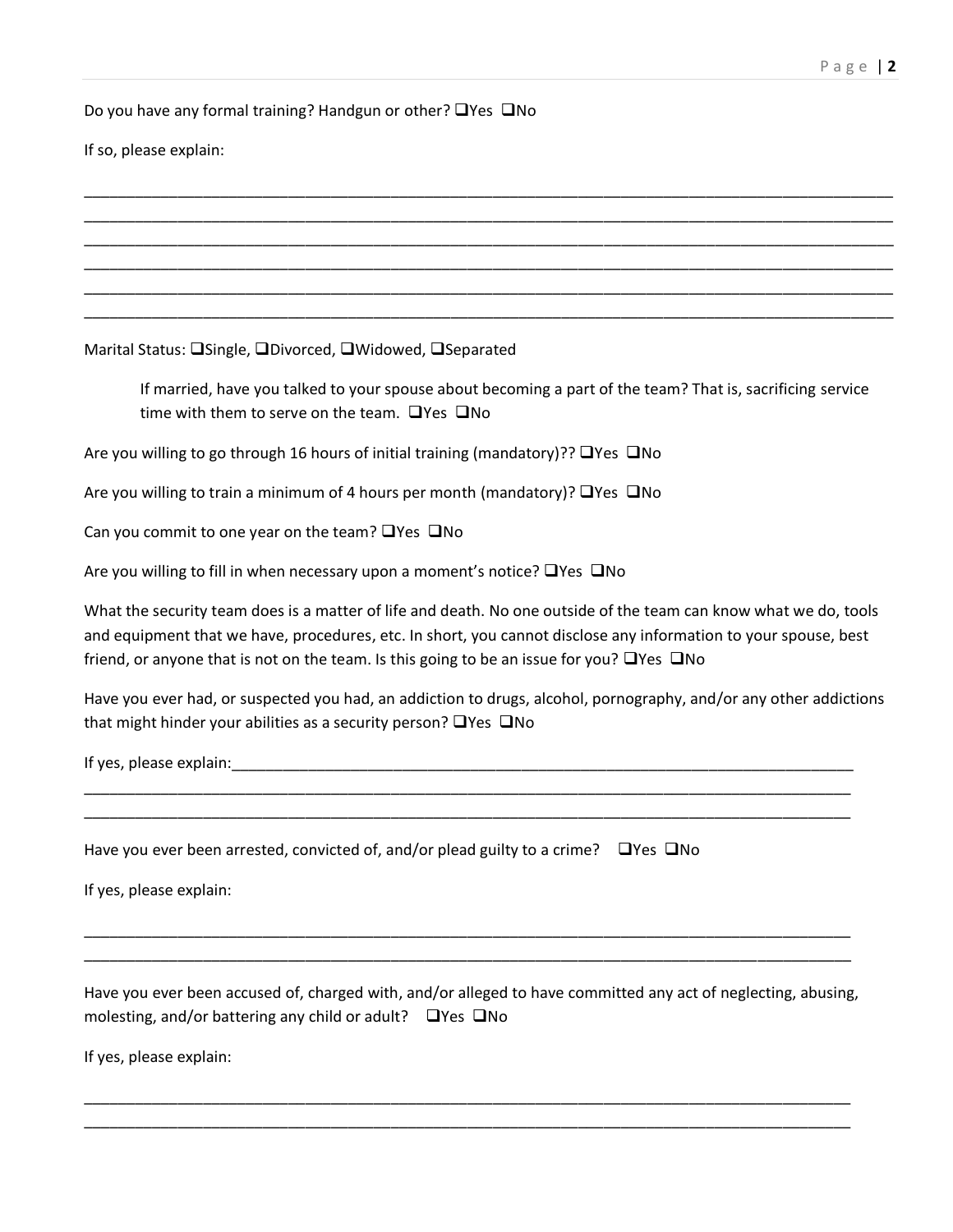Have you ever been treated for a psychiatric disorder and/or are taking depression medication?  $\Box$ Yes  $\Box$ No

\_\_\_\_\_\_\_\_\_\_\_\_\_\_\_\_\_\_\_\_\_\_\_\_\_\_\_\_\_\_\_\_\_\_\_\_\_\_\_\_\_\_\_\_\_\_\_\_\_\_\_\_\_\_\_\_\_\_\_\_\_\_\_\_\_\_\_\_\_\_\_\_\_\_\_\_\_\_\_\_\_\_\_\_\_\_\_\_\_\_ \_\_\_\_\_\_\_\_\_\_\_\_\_\_\_\_\_\_\_\_\_\_\_\_\_\_\_\_\_\_\_\_\_\_\_\_\_\_\_\_\_\_\_\_\_\_\_\_\_\_\_\_\_\_\_\_\_\_\_\_\_\_\_\_\_\_\_\_\_\_\_\_\_\_\_\_\_\_\_\_\_\_\_\_\_\_\_\_\_\_

\_\_\_\_\_\_\_\_\_\_\_\_\_\_\_\_\_\_\_\_\_\_\_\_\_\_\_\_\_\_\_\_\_\_\_\_\_\_\_\_\_\_\_\_\_\_\_\_\_\_\_\_\_\_\_\_\_\_\_\_\_\_\_\_\_\_\_\_\_\_\_\_\_\_\_\_\_\_\_\_\_\_\_\_\_\_\_\_\_\_ \_\_\_\_\_\_\_\_\_\_\_\_\_\_\_\_\_\_\_\_\_\_\_\_\_\_\_\_\_\_\_\_\_\_\_\_\_\_\_\_\_\_\_\_\_\_\_\_\_\_\_\_\_\_\_\_\_\_\_\_\_\_\_\_\_\_\_\_\_\_\_\_\_\_\_\_\_\_\_\_\_\_\_\_\_\_\_\_\_\_

If yes, please explain:\_\_\_\_\_\_\_\_\_\_\_\_\_\_\_\_\_\_\_\_\_\_\_\_\_\_\_\_\_\_\_\_\_\_\_\_\_\_\_\_\_\_\_\_\_\_\_\_\_\_\_\_\_\_\_\_\_\_\_\_\_\_\_\_\_\_\_\_\_\_\_\_\_

| Are you taking any pain medications other than what is over the counter? $\Box$ Yes $\Box$ No |  |
|-----------------------------------------------------------------------------------------------|--|
|-----------------------------------------------------------------------------------------------|--|

If yes, please explain:\_\_\_\_\_\_\_\_\_\_\_\_\_\_\_\_\_\_\_\_\_\_\_\_\_\_\_\_\_\_\_\_\_\_\_\_\_\_\_\_\_\_\_\_\_\_\_\_\_\_\_\_\_\_\_\_\_\_\_\_\_\_\_\_\_\_\_\_\_\_\_\_\_

It is your responsibility to notify the team leader if you are placed on any pain medications or psychiatric medications. Do you understand this and are willing to tell the team lead about this change?  $\Box$ Yes  $\Box$ No

Are there any circumstances in your life that would make it inappropriate for you to serve with minors, or that would compromise the integrity of this Church?  $\Box$  Yes  $\Box$  No

\_\_\_\_\_\_\_\_\_\_\_\_\_\_\_\_\_\_\_\_\_\_\_\_\_\_\_\_\_\_\_\_\_\_\_\_\_\_\_\_\_\_\_\_\_\_\_\_\_\_\_\_\_\_\_\_\_\_\_\_\_\_\_\_\_\_\_\_\_\_\_\_\_\_\_\_\_\_\_\_\_\_\_\_\_\_\_\_\_\_

If yes, please explain:\_\_\_\_\_\_\_\_\_\_\_\_\_\_\_\_\_\_\_\_\_\_\_\_\_\_\_\_\_\_\_\_\_\_\_\_\_\_\_\_\_\_\_\_\_\_\_\_\_\_\_\_\_\_\_\_\_\_\_\_\_\_\_\_\_\_\_\_\_\_\_\_\_

| <b>Personal References:</b> |                                                                                  |  |
|-----------------------------|----------------------------------------------------------------------------------|--|
|                             |                                                                                  |  |
|                             |                                                                                  |  |
|                             |                                                                                  |  |
|                             | Home Phone: ___________________________ Work Phone: ____________________________ |  |
|                             |                                                                                  |  |
|                             |                                                                                  |  |
|                             |                                                                                  |  |
|                             | Home Phone: ___________________________ Work Phone: ____________________________ |  |
|                             |                                                                                  |  |
|                             |                                                                                  |  |
|                             |                                                                                  |  |
|                             | Home Phone: ____________________________Work Phone: ____________________________ |  |

Due to the nature of the mission of the security team, it is necessary that you are able clear a background check. The background check will only take place if we feel that you are a good fit for the team. Are you ok with us conducting a background check? **No**